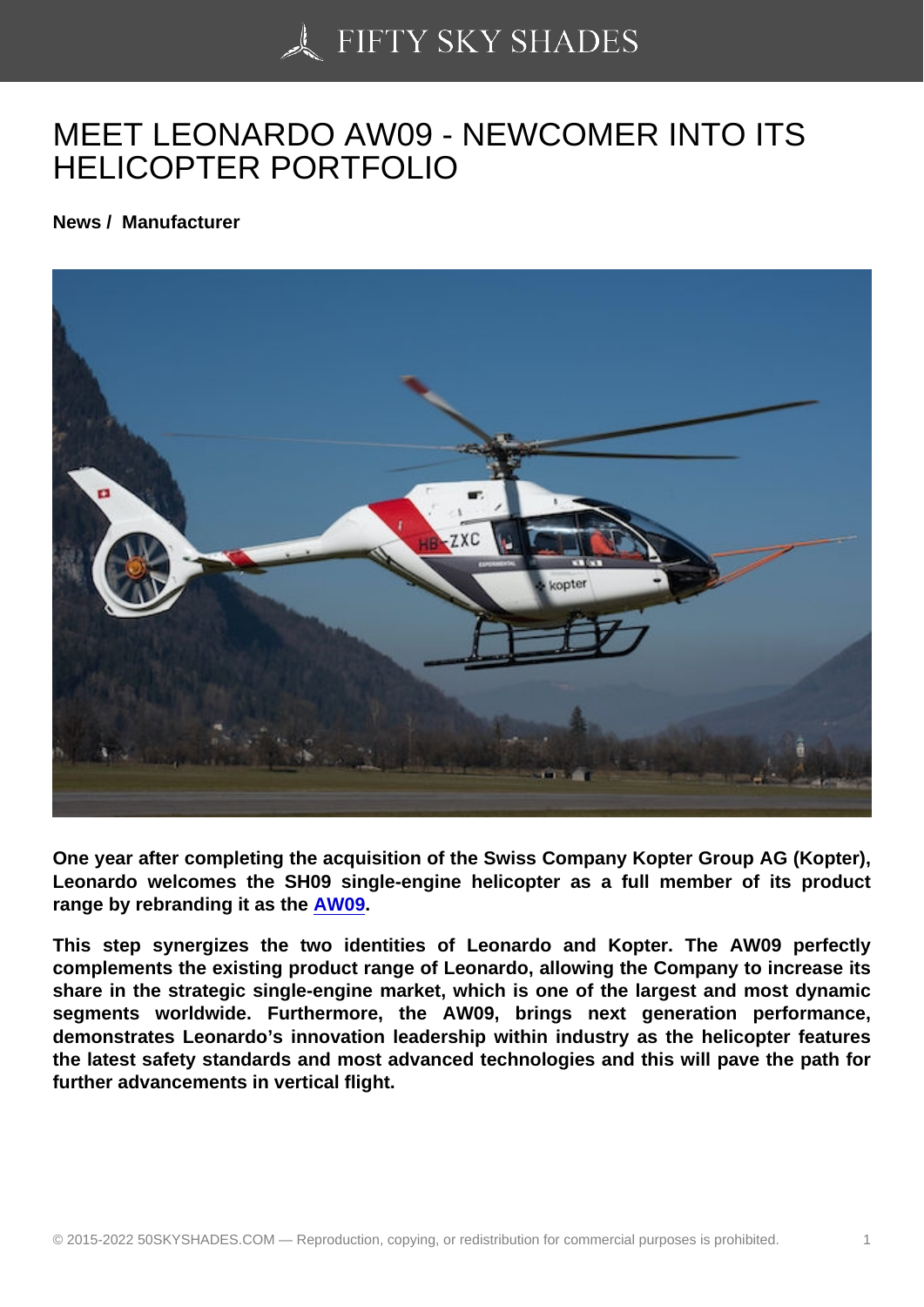**Gian Piero Cutillo, Leonardo Helicopters MD, said: "The product with the people and their skills were all important reasons for the acquisition of Kopter. As we make the Kopter team part of our family through the ongoing integration, we now have the latest addition to our product range fully identified with Leonardo, while preserving its invaluable distinguished features. With the AW09, we're more than ever fully committed to pursuing a revolution in the single-engine market and setting an all-new standard."** 

The AW09 will continue to be developed by Kopter in Switzerland. The programme progresses further with the contribution of joint Leonardo-Kopter teams. The third prototype (P3) has now logged in excess of 40 flight hours in Switzerland since mid-January in its new configuration. This includes enhancements in the main rotor head, gearbox, an extended rotor mast and a new design of the flight controls, combined with the modern Garmin G3000H cockpit. All of this brings even better flight characteristics, performance and ease of maintenance. The AW09 next prototype, PS4, is expected to fly this year, followed by the PS5.

Kopter is set to become a Centre of Competence for new light helicopters and an incubator of new technologies for vertical flight. As such, it will contribute to the development of new hybrid and electrical propulsion systems and will play an important role in the framework of Leonardo's Be Tomorrow 2030 strategic plan, which aims to be in the leading position on the civil rotorcraft market and modern air mobility. The single-engine, turbine-powered AW09 offers increased modularity, modern electronic systems, high digitalization and the largest cabin and cargo hold in its category. Outstanding characteristics – including fast cruise speeds and excellent hot-and-high capabilities – are combined with a low noise signature resulting from the newly-developed dynamic assembly and shrouded tail-rotor.